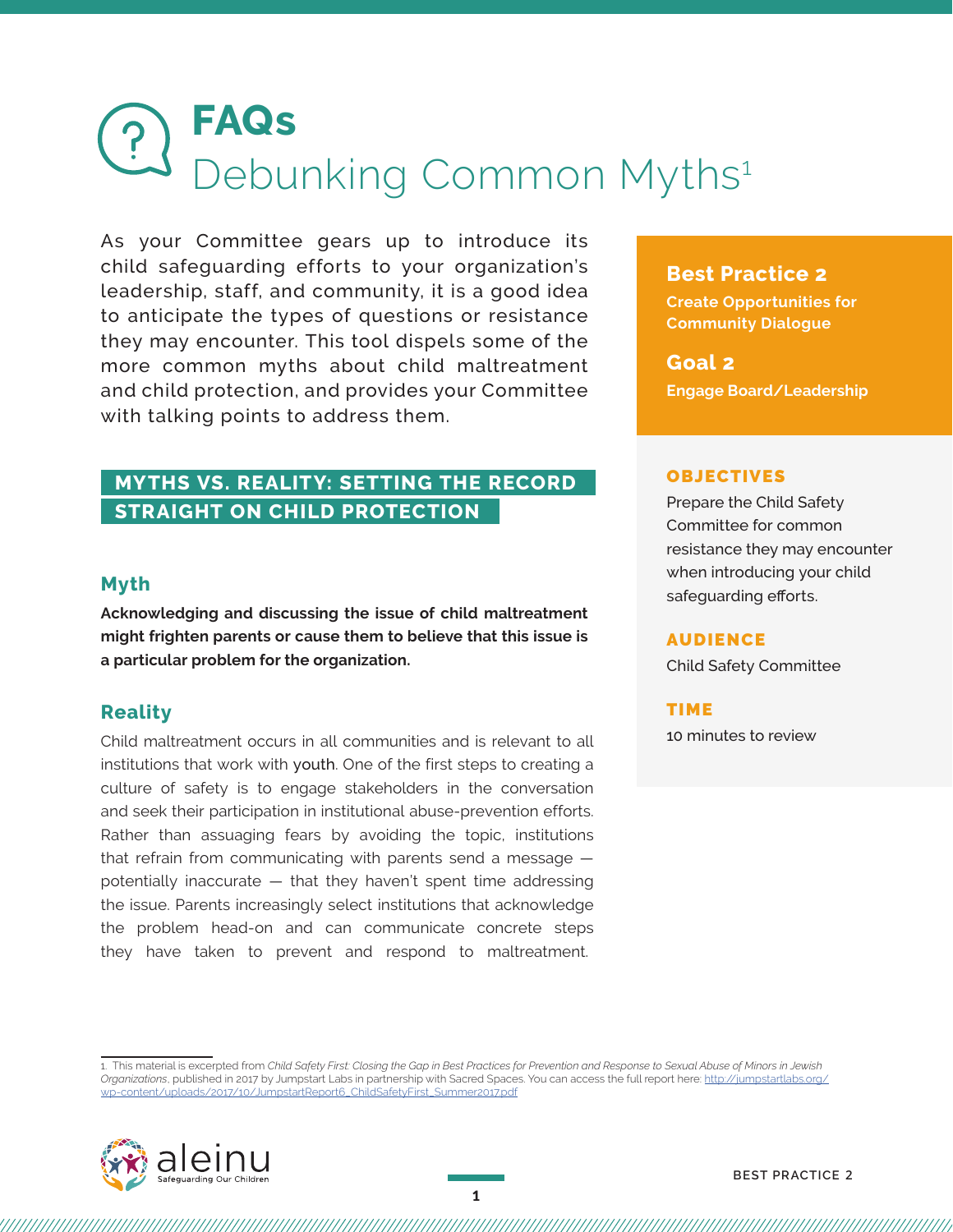## **Myth**

**It is developmentally inappropriate or immodest to speak to** youth **about their bodies, sex, safe boundaries, and abusive touch.** 

## **Reality**

Age-appropriate education should be informative and empowering, not scary. The fact is, children and teens who do not learn about their bodies and sex from parents and teachers, will still receive this education from peers or online. Institutions and parents can partner to frame information in a manner that is accurate and developmentally sound rather than leave children and teens to figure it out for themselves. Children and teens who are insufficiently educated about their bodies and healthy sexuality will have a harder time recognizing unhealthy or abusive sexual behaviors when they see it, and may even face greater risk of sexual abuse. <sup>2</sup> Education and open dialogue allows them to recognize boundary violations and unacceptable behaviors when they see them. What's more, research shows that children and teens who receive abuse-prevention education are more likely to disclose maltreatment and receive the help they need.<sup>3</sup>

### **Myth**

Youth will t**ell us if something bad happens to them. The fact that we have not received any disclosures of child maltreatment in our camp or school indicates that this is not an issue here.** 

## **Reality**

Youth are reluctant to disclose maltreatment.<sup>4</sup> When abuse is perpetrated by an individual within an institution who is in a position of responsibility, many children and teens keep their silence for a decade or more. 5 In fact, not only do most youth conceal their abuse, but when questioned, they will deny its occurrence and protect those who have harmed them, for fear of not being believed, of getting into trouble, of being hurt, or of losing someone  $-$  often the perpetrator  $-$  whom they care about.<sup>6</sup>

<sup>6.</sup> In a study of 116 cases of confirmed sexual abuse, almost 80% of the children initially denied the abuse or tentatively disclosed, 75% of those who disclosed did so by accident, and over 20% of the children ultimately recanted their disclosure even though the abuse had occurred. Sorensen, T. & Snow, B. (1991). How children tell: The process of disclosure in child sexual abuse. Child Welfare League of America, 70, 3-15.



<sup>2.</sup> As one offender states "Parents shouldn't be embarrassed to talk about things like this — it's harder to abuse or trick a child who knows what you're up to", while another advises: "Teach children about sex, different parts of the body, and "right" and "wrong touches"... parents ... if they don't tell their children about these things (sexual matters) — I used this to my advantage by teaching the child myself." Elliot, M., Browne, K., & Kilcoyne, J. (1995). Child sexual abuse prevention: What offenders tell us. Child Abuse & Neglect, 19, 579-594.

<sup>3.</sup> See p. 181 of Finkelhor, D. (2009). The prevention of childhood sexual abuse. The Future of Children, 19, 169-194. Retrieved from [www.unh.edu/ccrc/](www.unh.edu/ccrc/pdf/CV192.pdf) [pdf/CV192.pdf](www.unh.edu/ccrc/pdf/CV192.pdf).

<sup>4.</sup> Cashmore, J., T aylor, A., Shackel, R. & Parkinson, P., (2016). The impact of delayed reporting on the prosecution and outcomes of child sexual abuse cases. Royal Commission into Institutional Responses to Child Sexual Abuse, Sydney. Retrieved from: [www.childabuseroyalcommission.gov.au/poli](www.childabuseroyalcommission.gov.au/policy-and-research/our-research/published-research/the-impact-of-delayed-reporting-on-the-prosecution)[cy-and-research/our-research/published-research/the-impact-of-delayed-reporting-on-the-prosecution.](www.childabuseroyalcommission.gov.au/policy-and-research/our-research/published-research/the-impact-of-delayed-reporting-on-the-prosecution)

<sup>5.</sup> The Australian Royal Commission analyzed information from 1,677 private sessions, and found that on average, it took victims of child sexual abuse within YSOs, 22 years to disclose the abuse. See: Australian Royal Commission (2014). Interim Report: Executive Summary. Retrieved from: [www.childabuseroyalcommission.gov.au/about-us/our-reports/interim-report-html/e](www.childabuseroyalcommission.gov.au/about-us/our-reports/interim-report-html/executive-summary)xecutive-summary.